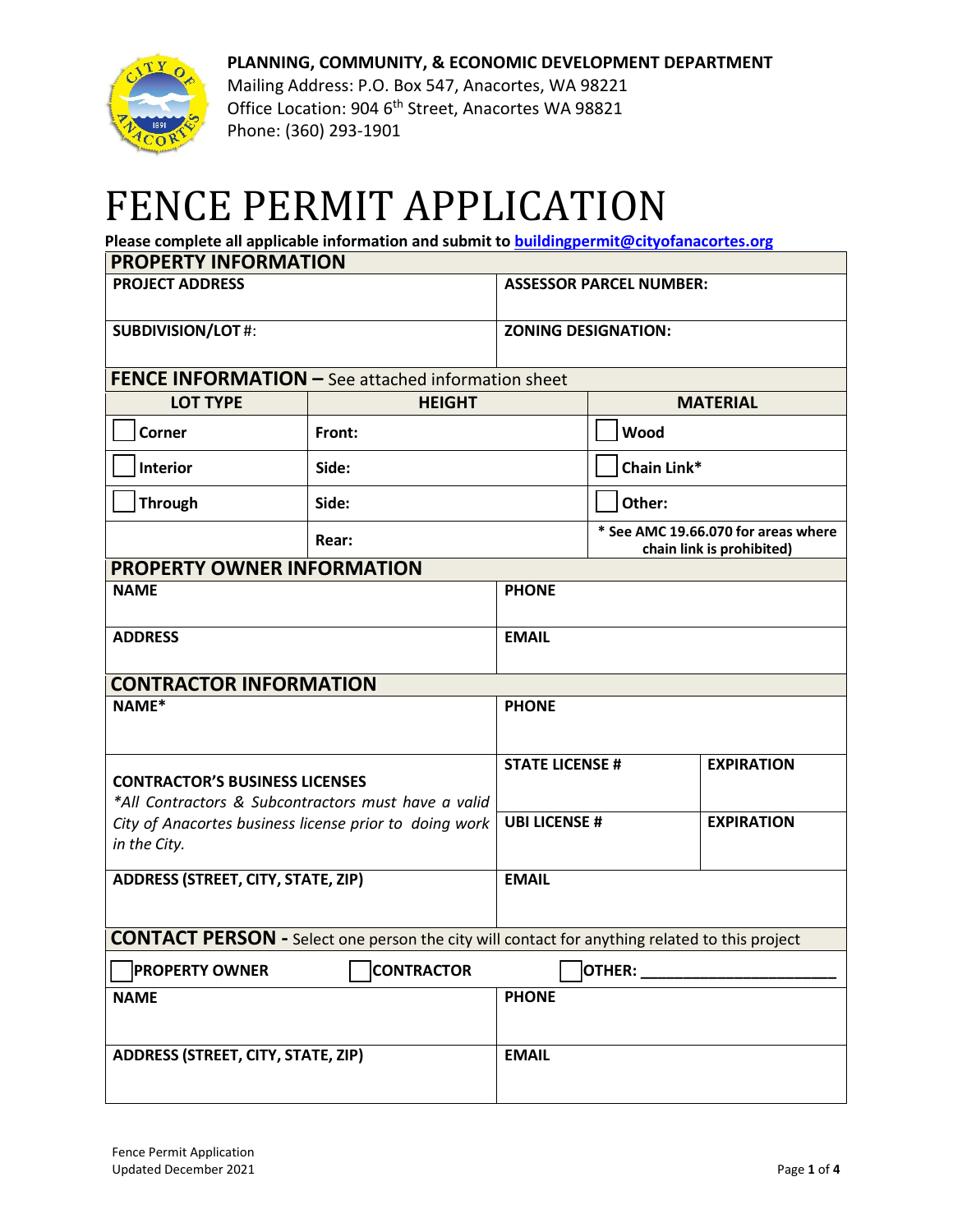| <b>SUBMITTAL REQUIREMENTS</b>                                                                                                                                                                                                                                 |                                                                                                                                                                                                                                                                                          |  |  |  |  |
|---------------------------------------------------------------------------------------------------------------------------------------------------------------------------------------------------------------------------------------------------------------|------------------------------------------------------------------------------------------------------------------------------------------------------------------------------------------------------------------------------------------------------------------------------------------|--|--|--|--|
|                                                                                                                                                                                                                                                               |                                                                                                                                                                                                                                                                                          |  |  |  |  |
| A site plan that includes the following information:                                                                                                                                                                                                          |                                                                                                                                                                                                                                                                                          |  |  |  |  |
|                                                                                                                                                                                                                                                               | All lot lines (the accurate location of all property lines is the responsibility of the property owner)                                                                                                                                                                                  |  |  |  |  |
|                                                                                                                                                                                                                                                               | All structures (buildings, existing fences, neighboring buildings within 10', etc.)                                                                                                                                                                                                      |  |  |  |  |
|                                                                                                                                                                                                                                                               | The proposed location of the fence/wall line(s) with height labeled - Label the fence/wall distance<br>from property line and public sidewalk or sidewalk easement (note: all fences and walls must be a<br>minimum of 18" setback from public sidewalk or sidewalk easement)            |  |  |  |  |
|                                                                                                                                                                                                                                                               | Any public or private right-of-ways                                                                                                                                                                                                                                                      |  |  |  |  |
|                                                                                                                                                                                                                                                               | Utility easements                                                                                                                                                                                                                                                                        |  |  |  |  |
|                                                                                                                                                                                                                                                               | Clear vision triangles (see AMC 19.69.070)                                                                                                                                                                                                                                               |  |  |  |  |
|                                                                                                                                                                                                                                                               | Critical areas and buffers (if applicable)                                                                                                                                                                                                                                               |  |  |  |  |
|                                                                                                                                                                                                                                                               | Landscaping Plan (if applicable, see attached information sheet to see if landscaping will be required).                                                                                                                                                                                 |  |  |  |  |
|                                                                                                                                                                                                                                                               |                                                                                                                                                                                                                                                                                          |  |  |  |  |
| <b>ACKNOWLEDGEMENTS &amp; SIGNATURE</b><br>Read and initial each of the following statements prior to signing this application:                                                                                                                               |                                                                                                                                                                                                                                                                                          |  |  |  |  |
|                                                                                                                                                                                                                                                               | I understand that the city's issuance of a fence permit does not constitute confirmation of the<br>accuracy of property lines as described in the application. Confirmation of the accurate location<br>of all property lines is the responsibility of the property owner or contractor. |  |  |  |  |
| By affixing my signature hereto, I certify that I am the owner, or am acting as the Owner's authorized<br>agent, and that the application and documents contained with this submittal are complete and<br>accurate to the best of my knowledge and abilities. |                                                                                                                                                                                                                                                                                          |  |  |  |  |
| <b>SIGNATURE</b>                                                                                                                                                                                                                                              | <b>DATE</b>                                                                                                                                                                                                                                                                              |  |  |  |  |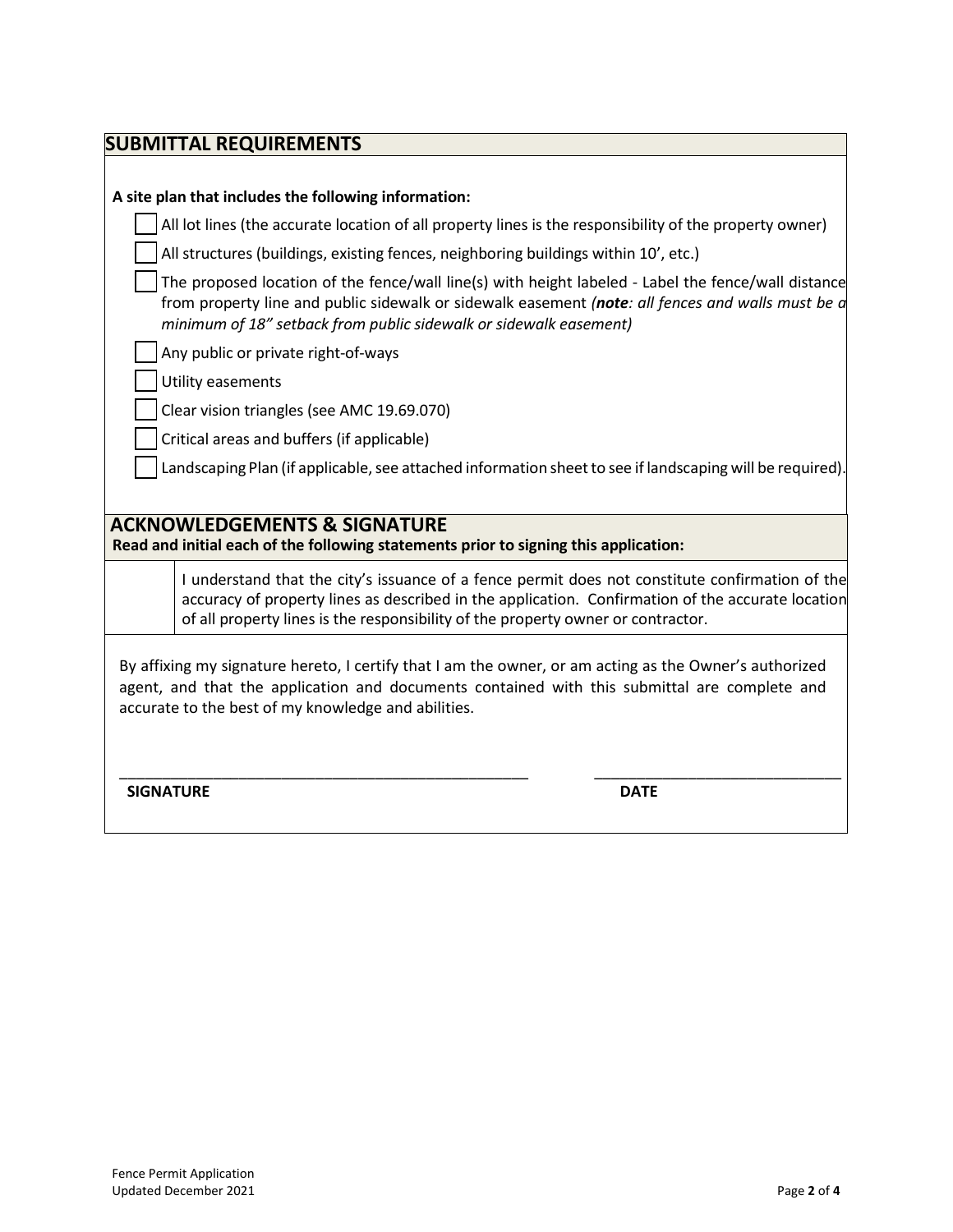## **FENCES, WALLS & HEDGES IN RESIDENTIAL ZONES**

For the complete rules, including standards for Mixed Use and Industrial zones, go to AMC 19.66 Fences, Walls, & Hedges.

The following standards apply to fences, walls, and hedges in residential zones. Residential zones include R1, R2, R2A, R3, R3A, OT, R4 and R4A. An illustration clarifying location of fences as used in the table is on the next page.

| Table 19.66.030<br>Height standards for fences, walls, and hedges in residential zones by location. |                                                                               |                                                                                                                                                |                                                                                                              |  |  |  |
|-----------------------------------------------------------------------------------------------------|-------------------------------------------------------------------------------|------------------------------------------------------------------------------------------------------------------------------------------------|--------------------------------------------------------------------------------------------------------------|--|--|--|
| Location                                                                                            |                                                                               | <b>Maximum height</b>                                                                                                                          | Maximum height for homes with<br>accessory daycare uses                                                      |  |  |  |
|                                                                                                     | Within the street setback                                                     | 42"                                                                                                                                            | 54", and any portion above 42" must be<br>at least 50-percent transparent                                    |  |  |  |
| Ĕ                                                                                                   | Elsewhere between the façade<br>and street property line                      | 7'<br>See subsection (A)(2) below for<br>exceptions for lots on the north side<br>of Oakes Avenue between D Avenue<br>and Ferry Terminal Road. | 7'                                                                                                           |  |  |  |
| Side                                                                                                | Corner lot - side fence,<br>within 5-feet of any street<br>property line      | 42"                                                                                                                                            | 54", and any portion above 42" must be<br>at least 50-percent transparent                                    |  |  |  |
|                                                                                                     | Corner lot - side fence,<br>more than 5-feet from any<br>street property line | 7'                                                                                                                                             | 7'                                                                                                           |  |  |  |
|                                                                                                     | Along/near any internal side<br>property line                                 | 7'                                                                                                                                             | $\tau$                                                                                                       |  |  |  |
| Rear                                                                                                | Along/near rear property line<br>with or without an abutting<br>alley         | 7'                                                                                                                                             | 7'                                                                                                           |  |  |  |
|                                                                                                     | Through lots - within 5' of a<br>street property line                         | 42"                                                                                                                                            | 54" within 5' of the property line, and any<br>portion above 42" must be at least 50-<br>percent transparent |  |  |  |
|                                                                                                     | Through lots -5' or more from<br>street property line                         | 7'<br>See subsection (A)(2) below for<br>exceptions for lots on the north side<br>of Oakes Avenue between D Avenue<br>and Ferry Terminal Road. | $\mathcal{T}'$                                                                                               |  |  |  |